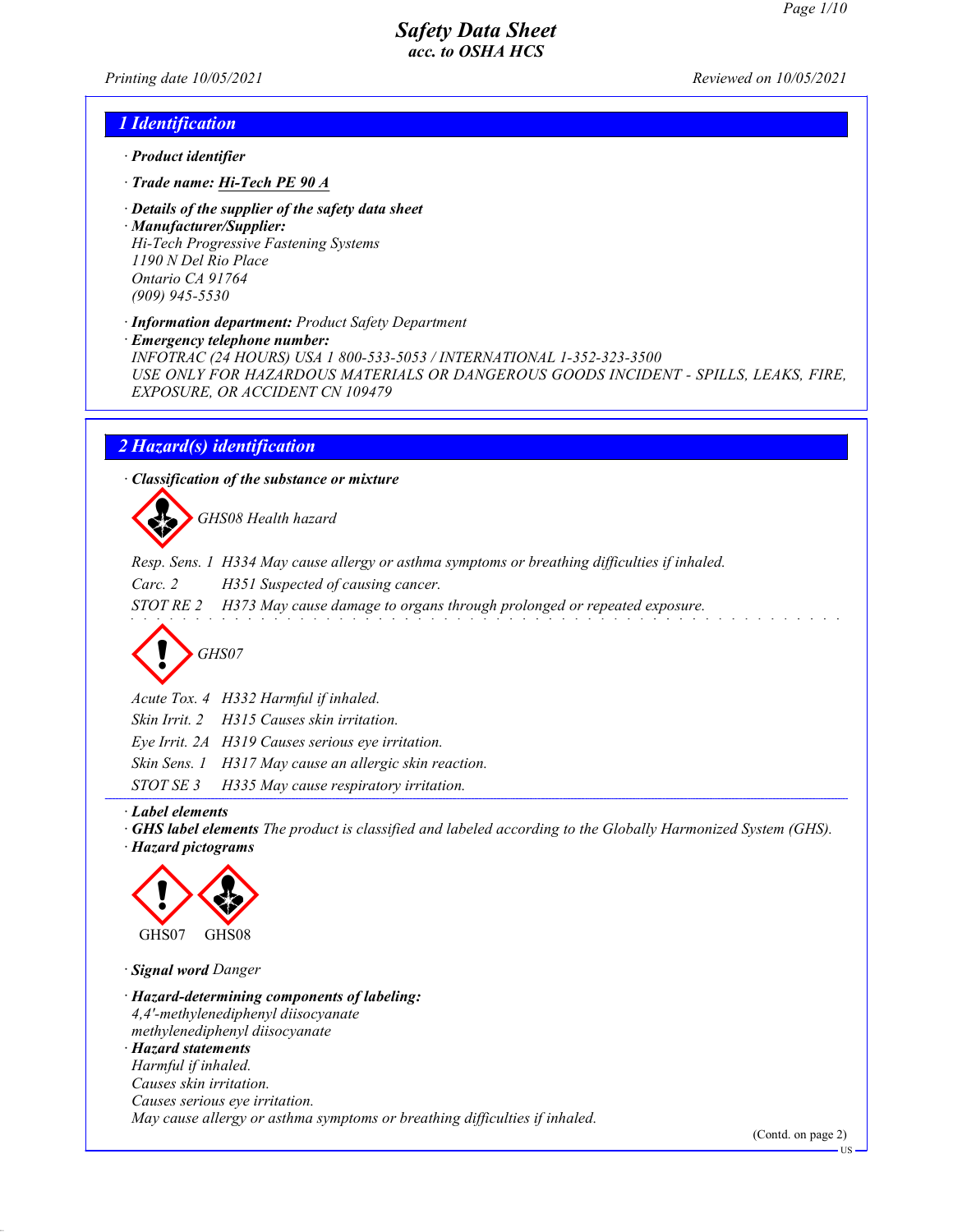Printing date 10/05/2021 Reviewed on 10/05/2021

### Trade name: Hi-Tech PE 90 A

| (Contd. of page 1)                                                                                             |  |
|----------------------------------------------------------------------------------------------------------------|--|
| May cause an allergic skin reaction.                                                                           |  |
| Suspected of causing cancer.                                                                                   |  |
| May cause respiratory irritation.                                                                              |  |
| May cause damage to organs through prolonged or repeated exposure.                                             |  |
| · Precautionary statements                                                                                     |  |
| Obtain special instructions before use.                                                                        |  |
| Do not handle until all safety precautions have been read and understood.                                      |  |
| Do not breathe dust/fume/gas/mist/vapors/spray.                                                                |  |
| Wash thoroughly after handling.                                                                                |  |
| Use only outdoors or in a well-ventilated area.                                                                |  |
|                                                                                                                |  |
| Contaminated work clothing must not be allowed out of the workplace.                                           |  |
| Wear protective gloves/protective clothing/eye protection/face protection.                                     |  |
| [In case of inadequate ventilation] wear respiratory protection.                                               |  |
| If on skin: Wash with plenty of water.                                                                         |  |
| IF INHALED: Remove person to fresh air and keep comfortable for breathing.                                     |  |
| If in eyes: Rinse cautiously with water for several minutes. Remove contact lenses, if present and easy to do. |  |
| Continue rinsing.                                                                                              |  |
| IF exposed or concerned: Get medical advice/attention.                                                         |  |
| Call a poison center/doctor if you feel unwell.                                                                |  |
| Specific treatment (see on this label).                                                                        |  |
| Get medical advice/attention if you feel unwell.                                                               |  |
| Take off contaminated clothing and wash it before reuse.                                                       |  |
| If skin irritation or rash occurs: Get medical advice/attention.                                               |  |
| If eye irritation persists: Get medical advice/attention.                                                      |  |
| If experiencing respiratory symptoms: Call a poison center/doctor.                                             |  |
| Wash contaminated clothing before reuse.                                                                       |  |
| Store in a well-ventilated place. Keep container tightly closed.                                               |  |
| Store locked up.                                                                                               |  |
|                                                                                                                |  |
| Dispose of contents/container in accordance with local/regional/national/international regulations.            |  |
| · Classification system:                                                                                       |  |
| $\cdot$ NFPA ratings (scale 0 - 4)                                                                             |  |
| $Health = 2$                                                                                                   |  |
| $Fire = 1$                                                                                                     |  |
| $Reactivity = 0$                                                                                               |  |
|                                                                                                                |  |
| $\cdot$ HMIS-ratings (scale 0 - 4)                                                                             |  |
|                                                                                                                |  |
| <b>HEALTH</b><br>$Health = *2$                                                                                 |  |
| 1<br>$Fire = 1$<br><b>FIRE</b>                                                                                 |  |
| $Reactivity = 0$<br>REACTIVITY <sup>0</sup>                                                                    |  |
|                                                                                                                |  |
| $\cdot$ Other hazards                                                                                          |  |
| · Results of PBT and vPvB assessment                                                                           |  |
| · <b>PBT:</b> Not applicable.                                                                                  |  |
| $\cdot$ vPvB: Not applicable.                                                                                  |  |
|                                                                                                                |  |
|                                                                                                                |  |

# 3 Composition/information on ingredients

· Chemical characterization: Mixtures

· Description: Mixture of the substances listed below with nonhazardous additions.

· Dangerous components:

101-68-8 4,4'-methylenediphenyl diisocyanate 26.6–49%

(Contd. on page 3)

US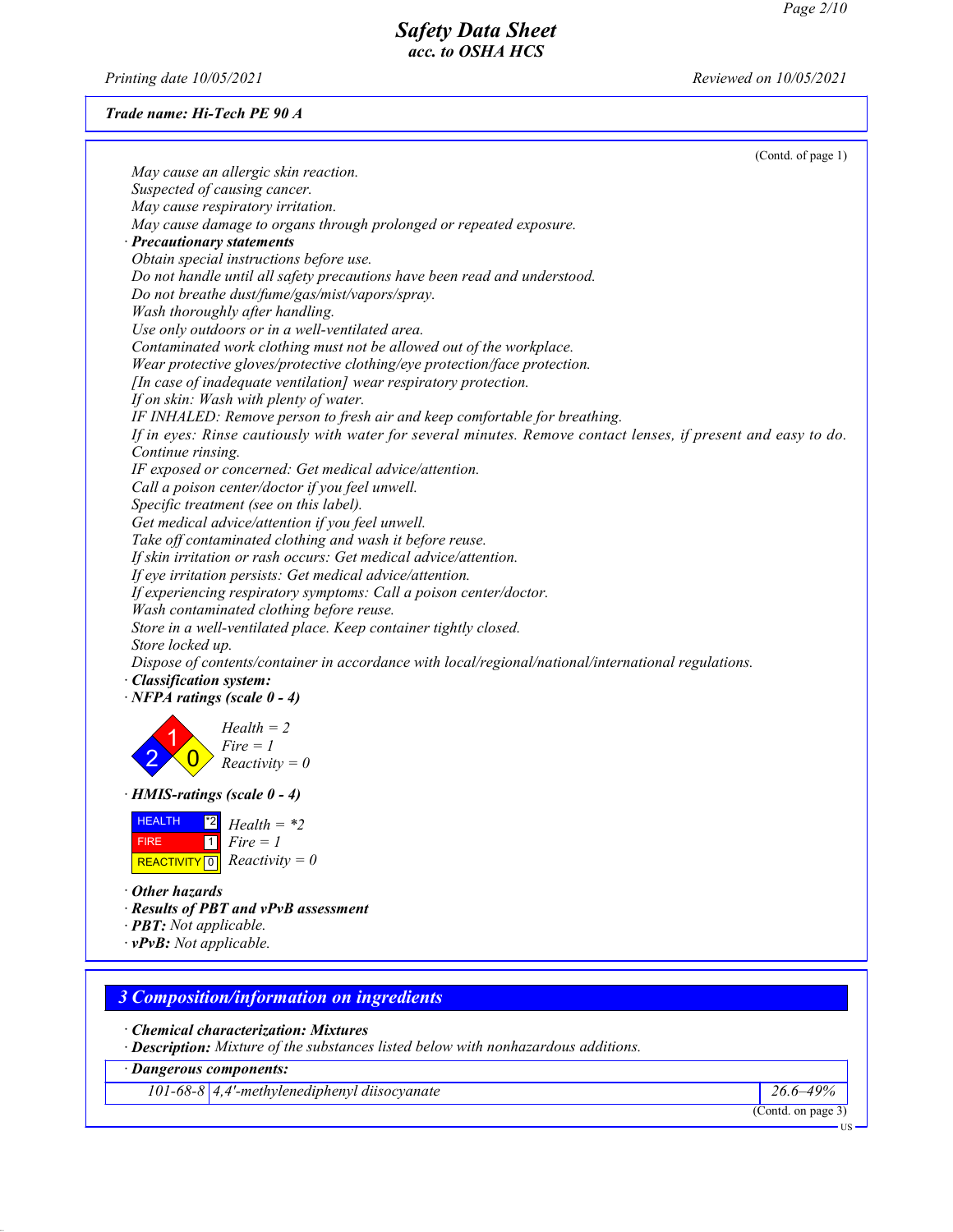Printing date 10/05/2021 Reviewed on 10/05/2021

Trade name: Hi-Tech PE 90 A

26447-40-5 methylenediphenyl diisocyanate 0.75–1.16%

(Contd. of page 2)

### 4 First-aid measures

· Description of first aid measures

· General information:

Immediately remove any clothing soiled by the product.

Symptoms of poisoning may even occur after several hours; therefore medical observation for at least 48 hours after the accident.

· After inhalation:

Supply fresh air and to be sure call for a doctor.

In case of unconsciousness place patient stably in side position for transportation.

 $\cdot$  After skin contact: Immediately wash with water and soap and rinse thoroughly.

· After eye contact:

Rinse opened eye for several minutes under running water. If symptoms persist, consult a doctor.

- · After swallowing: If symptoms persist consult doctor.
- · Information for doctor:
- · Most important symptoms and effects, both acute and delayed No further relevant information available.
- · Indication of any immediate medical attention and special treatment needed

No further relevant information available.

#### 5 Fire-fighting measures

- · Extinguishing media
- · Suitable extinguishing agents: Use fire fighting measures that suit the environment.
- · Special hazards arising from the substance or mixture During heating or in case of fire poisonous gases are produced.
- · Advice for firefighters
- · Protective equipment: Mouth respiratory protective device.

### 6 Accidental release measures

· Personal precautions, protective equipment and emergency procedures Mount respiratory protective device.

· Environmental precautions: Dilute with plenty of water. Do not allow to enter sewers/ surface or ground water. · Methods and material for containment and cleaning up: Absorb with liquid-binding material (sand, diatomite, acid binders, universal binders, sawdust). Dispose contaminated material as waste according to item 13. Ensure adequate ventilation. · Reference to other sections

See Section 7 for information on safe handling.

- See Section 8 for information on personal protection equipment.
- See Section 13 for disposal information.
- · Protective Action Criteria for Chemicals

| $\cdot$ PAC-1: |                                                      |                          |
|----------------|------------------------------------------------------|--------------------------|
|                | 68092-58-0 Polyurethane Prepolymer                   | 30 mg/m <sup>3</sup>     |
|                | 101-68-8 $\vert$ 4,4'-methylenediphenyl diisocyanate | $0.45$ mg/m <sup>3</sup> |
|                | $26447 - 40 - 5$ methylenediphenyl diisocyanate      | $29 \text{ mg/m}^3$      |
|                |                                                      | (Contd. on page 4)       |

US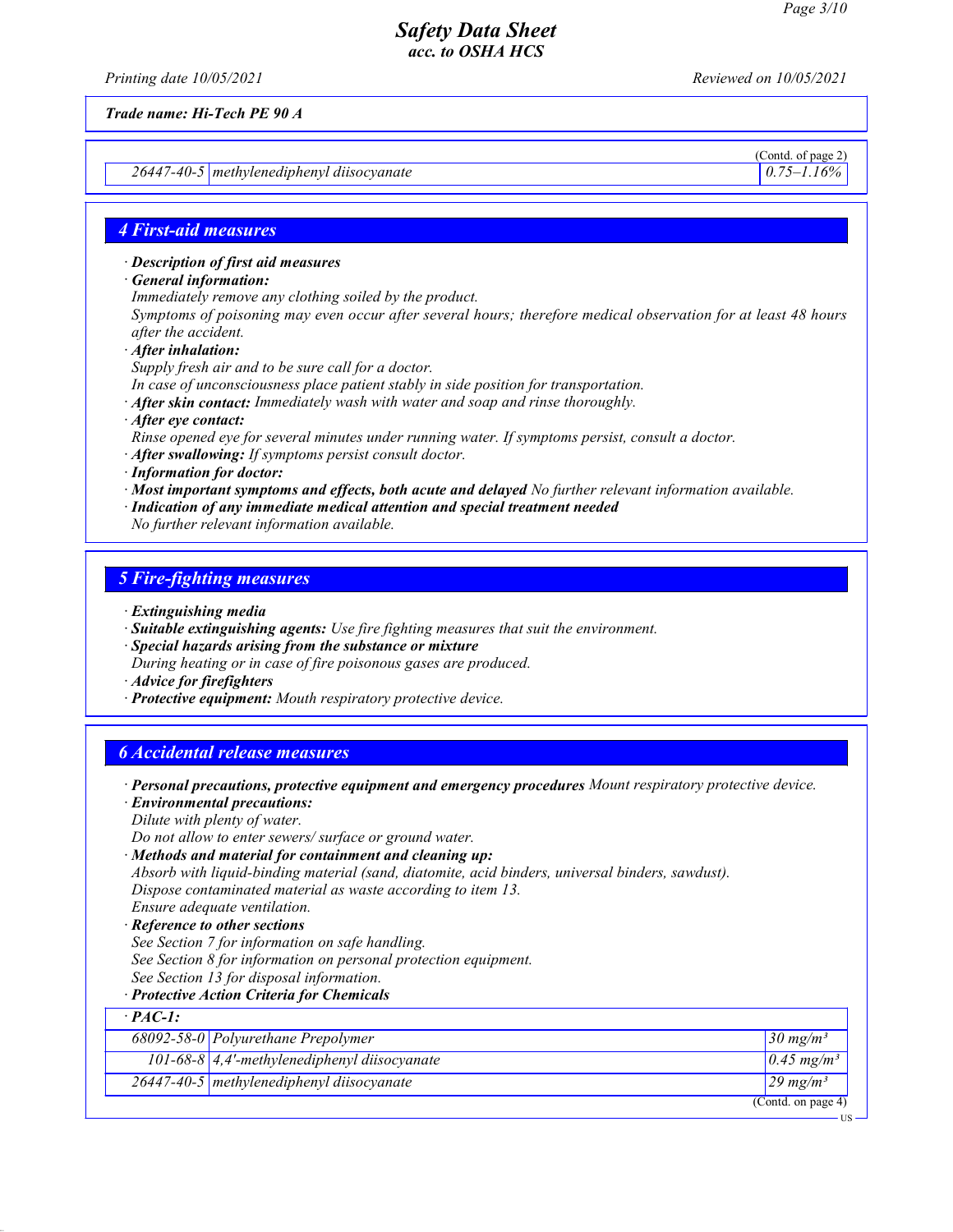Printing date 10/05/2021 **Reviewed on 10/05/2021** 

Trade name: Hi-Tech PE 90 A

|                |                                              | (Contd. of page 3)               |
|----------------|----------------------------------------------|----------------------------------|
| $\cdot$ PAC-2: |                                              |                                  |
|                | 68092-58-0 Polyurethane Prepolymer           | $330$ mg/m <sup>3</sup>          |
|                | 101-68-8 4,4'-methylenediphenyl diisocyanate | $5 \ mg/m^3$                     |
|                | 26447-40-5 methylenediphenyl diisocyanate    | $40$ mg/m <sup>3</sup>           |
| $\cdot$ PAC-3: |                                              |                                  |
|                | 68092-58-0 Polyurethane Prepolymer           | $\sqrt{2,000}$ mg/m <sup>3</sup> |
|                | 101-68-8 4,4'-methylenediphenyl diisocyanate | 55 $mg/m^3$                      |
|                | 26447-40-5 methylenediphenyl diisocyanate    | 240 mg/m <sup>3</sup>            |

## 7 Handling and storage

· Handling:

- · Precautions for safe handling
- Ensure good ventilation/exhaustion at the workplace. Open and handle receptacle with care.
- Prevent formation of aerosols.
- · Information about protection against explosions and fires: Keep respiratory protective device available.
- · Conditions for safe storage, including any incompatibilities
- · Storage:
- · Requirements to be met by storerooms and receptacles: No special requirements.
- · Information about storage in one common storage facility: Not required.
- · Further information about storage conditions: Keep receptacle tightly sealed.
- · Specific end use(s) No further relevant information available.

### 8 Exposure controls/personal protection

· Additional information about design of technical systems: No further data; see item 7.

· Control parameters

· Components with limit values that require monitoring at the workplace:

The following constituent is the only constituent of the product which has a PEL, TLV or other recommended exposure limit.

At this time, the remaining constituent has no known exposure limits.

### 101-68-8 4,4'-methylenediphenyl diisocyanate

PEL Ceiling limit value: 0.2 mg/m<sup>3</sup>, 0.02 ppm

REL Long-term value:  $0.05$  mg/m<sup>3</sup>,  $0.005$  ppm Ceiling limit value:  $0.2*$  mg/m<sup>3</sup>,  $0.02*$  ppm  $*10$ -min

TLV Long-term value: 0.005 ppm

· Additional information: The lists that were valid during the creation were used as basis.

· Exposure controls

- · Personal protective equipment:
- · General protective and hygienic measures:

Keep away from foodstuffs, beverages and feed. Immediately remove all soiled and contaminated clothing. Wash hands before breaks and at the end of work. Store protective clothing separately.

Avoid contact with the eyes and skin.

(Contd. on page 5)

**IIS**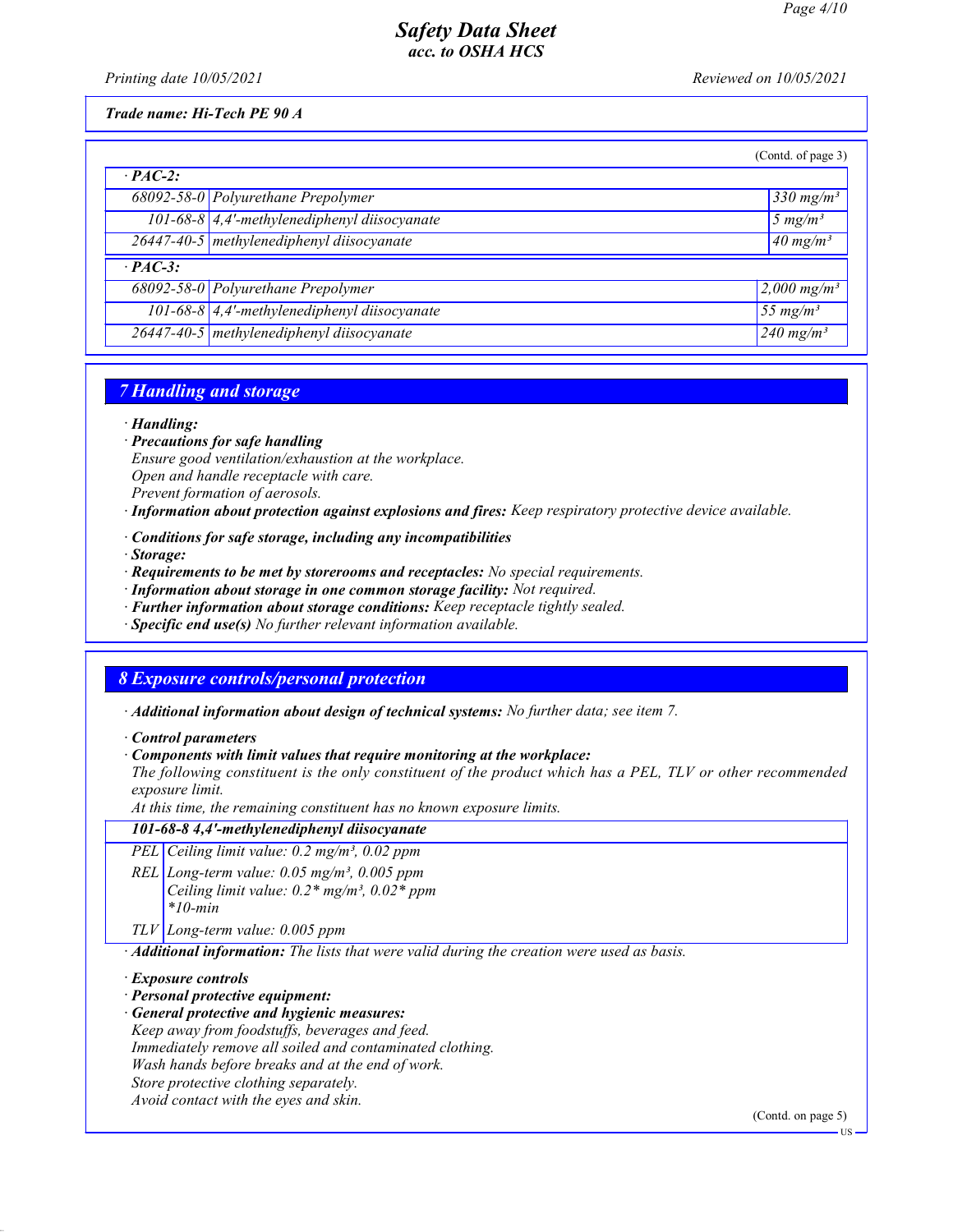Printing date 10/05/2021 **Reviewed on 10/05/2021** 

#### Trade name: Hi-Tech PE 90 A

(Contd. of page 4)

#### · Breathing equipment:

In case of brief exposure or low pollution use respiratory filter device. In case of intensive or longer exposure use respiratory protective device that is independent of circulating air.

#### · Protection of hands:



Protective gloves

The glove material has to be impermeable and resistant to the product/ the substance/ the preparation. Due to missing tests no recommendation to the glove material can be given for the product/ the preparation/ the chemical mixture.

Selection of the glove material on consideration of the penetration times, rates of diffusion and the degradation · Material of gloves

The selection of the suitable gloves does not only depend on the material, but also on further marks of quality and varies from manufacturer to manufacturer. As the product is a preparation of several substances, the resistance of the glove material can not be calculated in advance and has therefore to be checked prior to the application.

Penetration time of glove material

The exact break through time has to be found out by the manufacturer of the protective gloves and has to be observed.

Eye protection:



Tightly sealed goggles

| · Information on basic physical and chemical properties<br><b>General Information</b> |                                               |  |
|---------------------------------------------------------------------------------------|-----------------------------------------------|--|
| $\cdot$ Appearance:                                                                   |                                               |  |
| Form:                                                                                 | Liquid                                        |  |
| Color:                                                                                | According to product specification            |  |
| $\cdot$ Odor:                                                                         | Aromatic                                      |  |
| • Odor threshold:                                                                     | Not determined.                               |  |
| $\cdot$ pH-value:                                                                     | Not determined.                               |  |
| $\cdot$ Change in condition                                                           |                                               |  |
| <b>Melting point/Melting range:</b>                                                   | Undetermined.                                 |  |
| <b>Boiling point/Boiling range:</b>                                                   | 200 °C (392 °F)                               |  |
| $\cdot$ Flash point:                                                                  | 150 °C (302 °F)                               |  |
| · Flammability (solid, gaseous):                                                      | Not applicable.                               |  |
| $\cdot$ Decomposition temperature:                                                    | Not determined.                               |  |
| $\cdot$ Auto igniting:                                                                | Product is not selfigniting.                  |  |
| · Danger of explosion:                                                                | Product does not present an explosion hazard. |  |
| $\cdot$ Explosion limits:                                                             |                                               |  |
| Lower:                                                                                | Not determined.                               |  |
| Upper:                                                                                | Not determined.                               |  |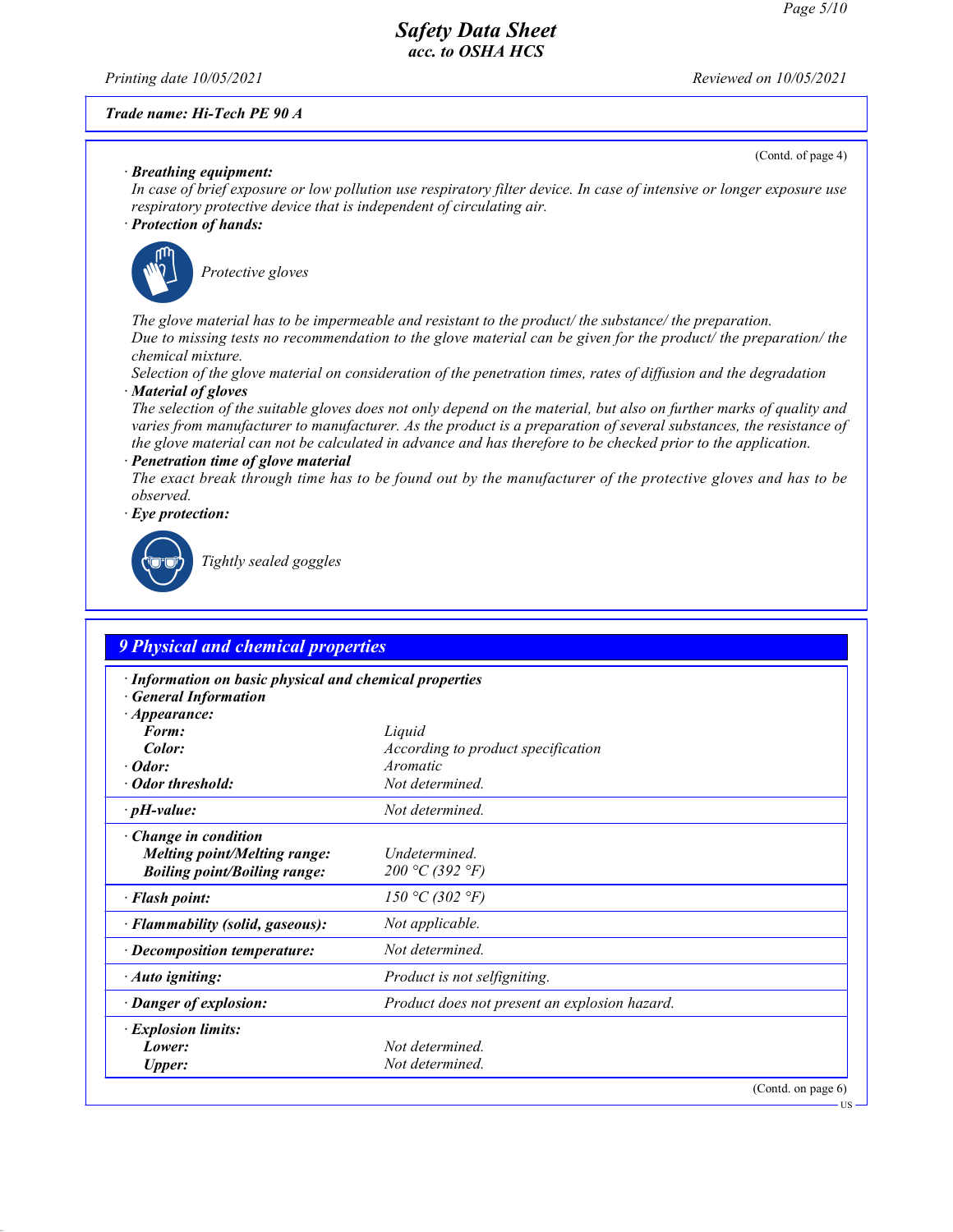Printing date 10/05/2021 **Reviewed on 10/05/2021** 

Trade name: Hi-Tech PE 90 A

|                                                            | (Contd. of page 5)                         |
|------------------------------------------------------------|--------------------------------------------|
| $\cdot$ Vapor pressure at 20 °C (68 °F):                   | $0$ hPa                                    |
| $\cdot$ Density:                                           | Not determined.                            |
| $\cdot$ Relative density                                   | Not determined.                            |
| $\cdot$ <i>Vapor density</i>                               | Not determined.                            |
| $\cdot$ Evaporation rate                                   | Not determined.                            |
| · Solubility in / Miscibility with                         |                                            |
| Water:                                                     | Fully miscible.                            |
| · Partition coefficient (n-octanol/water): Not determined. |                                            |
| $\cdot$ <i>Viscosity:</i>                                  |                                            |
| Dynamic:                                                   | Not determined.                            |
| Kinematic:                                                 | Not determined.                            |
| · Solvent content:                                         |                                            |
| <b>VOC</b> content:                                        | $0.00\%$                                   |
|                                                            | $0.0$ g/l / 0.00 lb/gal                    |
| Other information                                          | No further relevant information available. |

# 10 Stability and reactivity

· Reactivity No further relevant information available.

- · Chemical stability
- · Thermal decomposition / conditions to be avoided: No decomposition if used according to specifications.
- · Possibility of hazardous reactions No dangerous reactions known.

· Conditions to avoid No further relevant information available.

- · Incompatible materials: No further relevant information available.
- · Hazardous decomposition products: No dangerous decomposition products known.

# 11 Toxicological information

· Information on toxicological effects

· Acute toxicity:

· LD/LC50 values that are relevant for classification:

ATE (Acute Toxicity Estimate)

Inhalative LC50/4 h 2.99–5.49 mg/l

101-68-8 4,4'-methylenediphenyl diisocyanate

Oral LD50 2,200 mg/kg (mouse)

· Primary irritant effect:

· on the skin: Irritant to skin and mucous membranes.

· on the eye: Irritating effect.

· Sensitization:

Sensitization possible through inhalation.

Sensitization possible through skin contact.

· Additional toxicological information:

The product shows the following dangers according to internally approved calculation methods for preparations: Harmful

Irritant

(Contd. on page 7)

US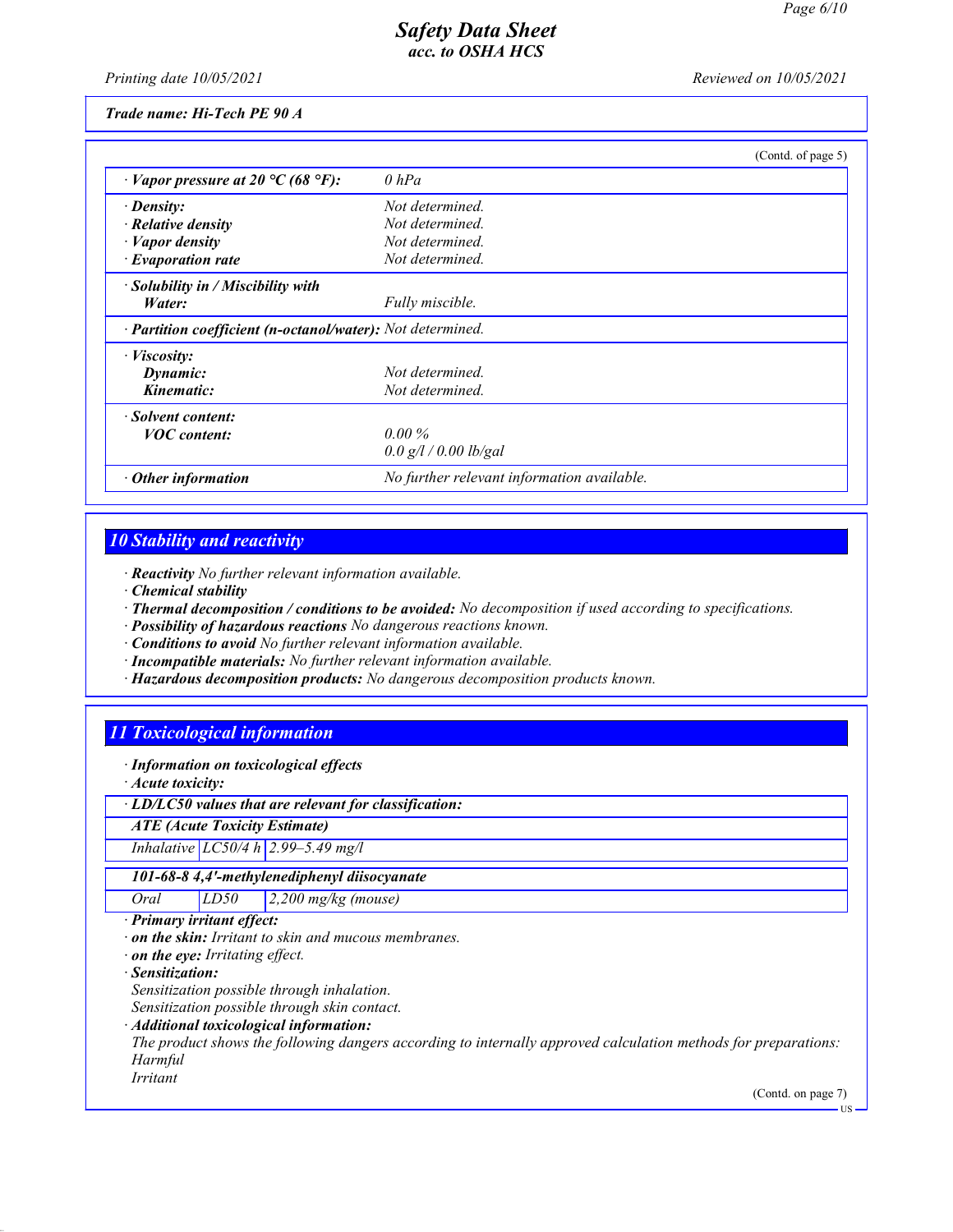(Contd. of page 6)

## Safety Data Sheet acc. to OSHA HCS

Printing date 10/05/2021 **Reviewed on 10/05/2021** 

Trade name: Hi-Tech PE 90 A

· Carcinogenic categories

· IARC (International Agency for Research on Cancer)

101-68-8 4,4'-methylenediphenyl diisocyanate 3 · NTP (National Toxicology Program)

None of the ingredients is listed.

OSHA-Ca (Occupational Safety & Health Administration)

None of the ingredients is listed.

# 12 Ecological information

· Toxicity

- · Aquatic toxicity: No further relevant information available.
- · Persistence and degradability No further relevant information available.
- · Behavior in environmental systems:
- · Bioaccumulative potential No further relevant information available.
- · Mobility in soil No further relevant information available.
- · Additional ecological information:

· General notes:

Water hazard class 1 (Self-assessment): slightly hazardous for water

Do not allow undiluted product or large quantities of it to reach ground water, water course or sewage system.

- · Results of PBT and vPvB assessment
- · PBT: Not applicable.
- $\cdot$  **vPvB:** Not applicable.
- · Other adverse effects No further relevant information available.

# 13 Disposal considerations

· Waste treatment methods

- · Recommendation: Must not be disposed of together with household garbage. Do not allow product to reach sewage system.
- · Uncleaned packagings:
- · Recommendation: Disposal must be made according to official regulations.
- · Recommended cleansing agent: Water, if necessary with cleansing agents.

| $\cdot$ UN-Number               |               |  |
|---------------------------------|---------------|--|
| · DOT, IMDG, IATA               | not regulated |  |
| $\cdot$ UN proper shipping name |               |  |
| · DOT, IMDG, IATA               | not regulated |  |
| · Transport hazard class(es)    |               |  |
| · DOT, ADN, IMDG, IATA          |               |  |
| $\cdot$ Class                   | not regulated |  |
| · Packing group                 |               |  |
| · DOT, IMDG, IATA               | not regulated |  |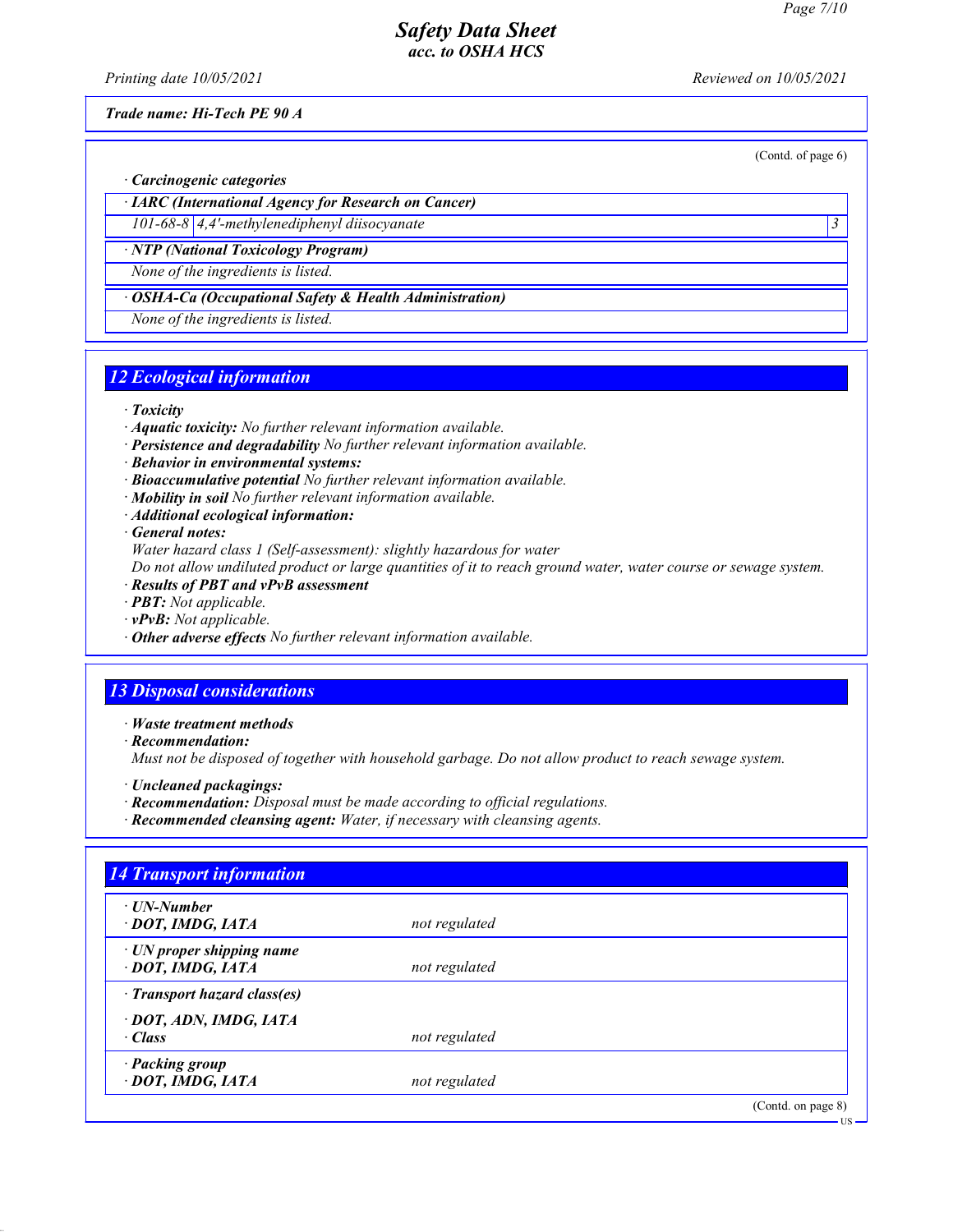(Contd. of page 7)

# Safety Data Sheet acc. to OSHA HCS

Printing date 10/05/2021 **Reviewed on 10/05/2021** 

Trade name: Hi-Tech PE 90 A

| <b>Environmental hazards:</b>        | Not applicable. |
|--------------------------------------|-----------------|
| $\cdot$ Special precautions for user | Not applicable. |

· Transport in bulk according to Annex II of

MARPOL73/78 and the IBC Code Not applicable.

· UN "Model Regulation": not regulated

# 15 Regulatory information

· Safety, health and environmental regulations/legislation specific for the substance or mixture No further relevant information available.

· Sara

· Section 355 (extremely hazardous substances):

None of the ingredients is listed.

· Section 313 (Specific toxic chemical listings): 101-68-8 4,4'-methylenediphenyl diisocyanate

· TSCA (Toxic Substances Control Act):

All components have the value ACTIVE.

· Hazardous Air Pollutants

101-68-8 4,4'-methylenediphenyl diisocyanate

· Proposition 65

Chemicals known to cause cancer:

None of the ingredients is listed.

· Chemicals known to cause reproductive toxicity for females:

None of the ingredients is listed.

· Chemicals known to cause reproductive toxicity for males:

None of the ingredients is listed.

· Chemicals known to cause developmental toxicity:

None of the ingredients is listed.

· Carcinogenic categories

· EPA (Environmental Protection Agency)

101-68-8 4,4'-methylenediphenyl diisocyanate D, CBD

· TLV (Threshold Limit Value)

None of the ingredients is listed.

· NIOSH-Ca (National Institute for Occupational Safety and Health)

None of the ingredients is listed.

· GHS label elements The product is classified and labeled according to the Globally Harmonized System (GHS). · Hazard pictograms



(Contd. on page 9)

US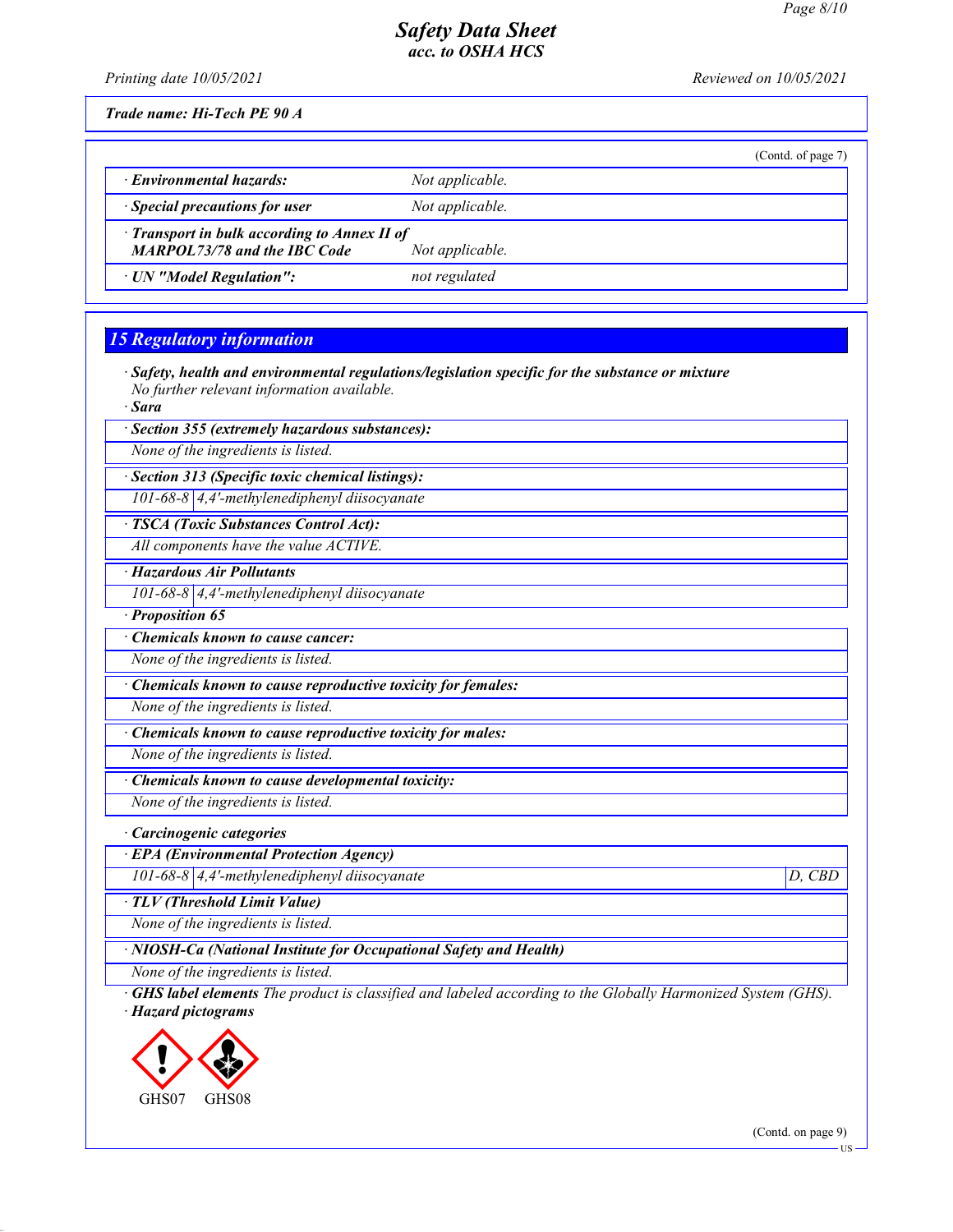Printing date 10/05/2021 **Reviewed on 10/05/2021** 

#### Trade name: Hi-Tech PE 90 A

| · Signal word Danger                                                                                           | (Contd. of page 8) |
|----------------------------------------------------------------------------------------------------------------|--------------------|
| · Hazard-determining components of labeling:                                                                   |                    |
| 4,4'-methylenediphenyl diisocyanate                                                                            |                    |
| methylenediphenyl diisocyanate                                                                                 |                    |
| · Hazard statements                                                                                            |                    |
| Harmful if inhaled.                                                                                            |                    |
| Causes skin irritation.                                                                                        |                    |
| Causes serious eye irritation.                                                                                 |                    |
| May cause allergy or asthma symptoms or breathing difficulties if inhaled.                                     |                    |
| May cause an allergic skin reaction.                                                                           |                    |
| Suspected of causing cancer.                                                                                   |                    |
| May cause respiratory irritation.                                                                              |                    |
| May cause damage to organs through prolonged or repeated exposure.                                             |                    |
| · Precautionary statements                                                                                     |                    |
| Obtain special instructions before use.                                                                        |                    |
| Do not handle until all safety precautions have been read and understood.                                      |                    |
| Do not breathe dust/fume/gas/mist/vapors/spray.                                                                |                    |
| Wash thoroughly after handling.                                                                                |                    |
| Use only outdoors or in a well-ventilated area.                                                                |                    |
| Contaminated work clothing must not be allowed out of the workplace.                                           |                    |
| Wear protective gloves/protective clothing/eye protection/face protection.                                     |                    |
| [In case of inadequate ventilation] wear respiratory protection.                                               |                    |
| If on skin: Wash with plenty of water.                                                                         |                    |
| IF INHALED: Remove person to fresh air and keep comfortable for breathing.                                     |                    |
| If in eyes: Rinse cautiously with water for several minutes. Remove contact lenses, if present and easy to do. |                    |
| Continue rinsing.                                                                                              |                    |
| IF exposed or concerned: Get medical advice/attention.                                                         |                    |
| Call a poison center/doctor if you feel unwell.                                                                |                    |
| Specific treatment (see on this label).                                                                        |                    |
| Get medical advice/attention if you feel unwell.                                                               |                    |
| Take off contaminated clothing and wash it before reuse.                                                       |                    |
| If skin irritation or rash occurs: Get medical advice/attention.                                               |                    |
| If eye irritation persists: Get medical advice/attention.                                                      |                    |
| If experiencing respiratory symptoms: Call a poison center/doctor.                                             |                    |
| Wash contaminated clothing before reuse.                                                                       |                    |
| Store in a well-ventilated place. Keep container tightly closed.                                               |                    |
| Store locked up.                                                                                               |                    |
| Dispose of contents/container in accordance with local/regional/national/international regulations.            |                    |
| · Chemical safety assessment: A Chemical Safety Assessment has not been carried out.                           |                    |
|                                                                                                                |                    |

# 16 Other information

This information is based on our present knowledge. However, this shall not constitute a guarantee for any specific product features and shall not establish a legally valid contractual relationship.

· Contact:

· Date of preparation / last revision 10/05/2021 / - · Abbreviations and acronyms: IMDG: International Maritime Code for Dangerous Goods DOT: US Department of Transportation IATA: International Air Transport Association EINECS: European Inventory of Existing Commercial Chemical Substances ELINCS: European List of Notified Chemical Substances CAS: Chemical Abstracts Service (division of the American Chemical Society) NFPA: National Fire Protection Association (USA)

(Contd. on page 10)

US